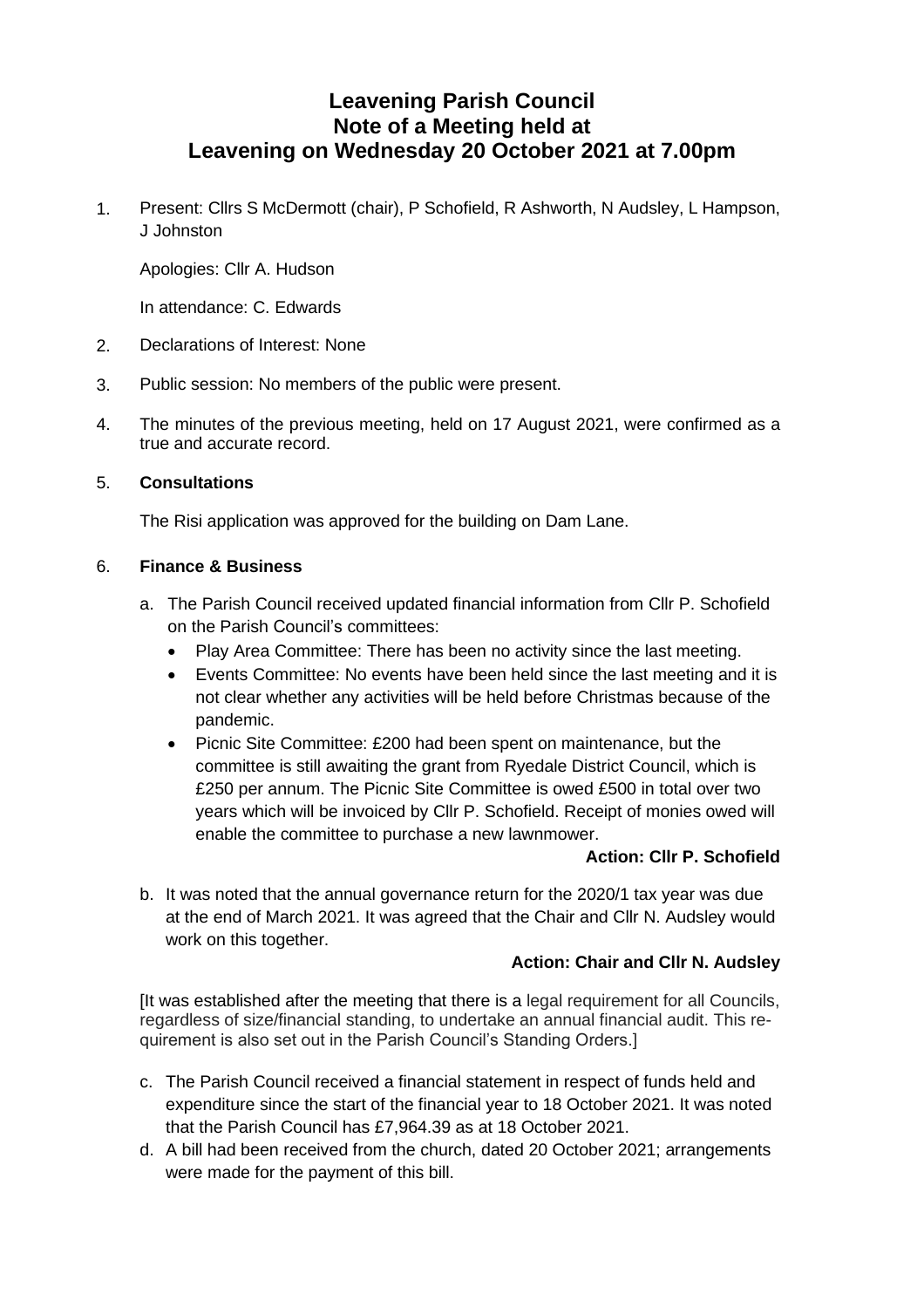## 7. **Leavening Parish Council roles**

- a. Vice Chair: The role Vice Chair was vacant; the Parish Council approved the appointment of Cllr N. Audsley to this post.
- b. Parish Clerk: The Parish Council endorsed the appointment of C. Edwards as Parish Clerk. The Council thanked Chair S. McDermott for covering the role of Parish Clerk for the last few months and Cllr L. Hampson for successfully recruiting to the role.
- c. It was noted that the Parish Council is short of counsellors; the full complement is nine but to date there are only seven councillors. It was agreed that Cllr L. Hampson would advertise on the Facebook page.

## **Action: Cllr L. Hampson**

It was agreed that the Chair will now provide updated details to Ryedale District Council and NYCC of the new Vice Chair and the Parish Clerk.

**Action: Chair**

## 8. **Speeding in the village**

## a. Speed sign:

The second speed sign has been ordered and it was agreed that it would be installed near Leavening Rise (the existing sign that is shared with Scagglethorpe and Burythorpe is located at the York end of the village).

There have been requests from Leavening parishioners for a resolution of the speeding issue on the corner near the church; this is a shortcut from Pocklington to Malton and drivers reportedly cut the corner. It was noted that it is not possible to lay down double yellow lines and in any case, the Highway Code states that it is not possible to park within 20 meters of a corner.

## **Action: Arrange the installation of the second sign when it arrives (Chair)**

b. 'Twenty's Plenty' campaign:

The Chair had received an email encouraging Leavening to join the Twenty's Plenty campaign. Neighbouring villages have already joined and created a culture where 20 mph is the accepted speed limit. The Parish Council supported this campaign and it was agreed that the Chair would circulate the email to the Parish Council. The next step was to determine whether there is support for this in the village and from others such as the Ryedale District Council, and if so, the Chair would prepare a proposal for the next Parish Council meeting.

## **Action: Circulate email regarding the Twenty's Plenty Campaign (Chair)**

It was queried who owns the Leavening signs and to establish whether an additional sign can be added to the post by the school. Cllr L. Hampson agreed to check with the NYCC.

## **Action: Cllr L. Hampson**

It was noted that signs should not create a distraction and should comply with established requirements on size, height and position relative to the road level. c. Establishing a 'gateway' to Leavening:

Duggleby has signs at each end of the village that set out the start and end of the village. By adding a sign to both sides of the road, this forms a sort of gateway, making drivers realise that they are entering the village and thereby encouraging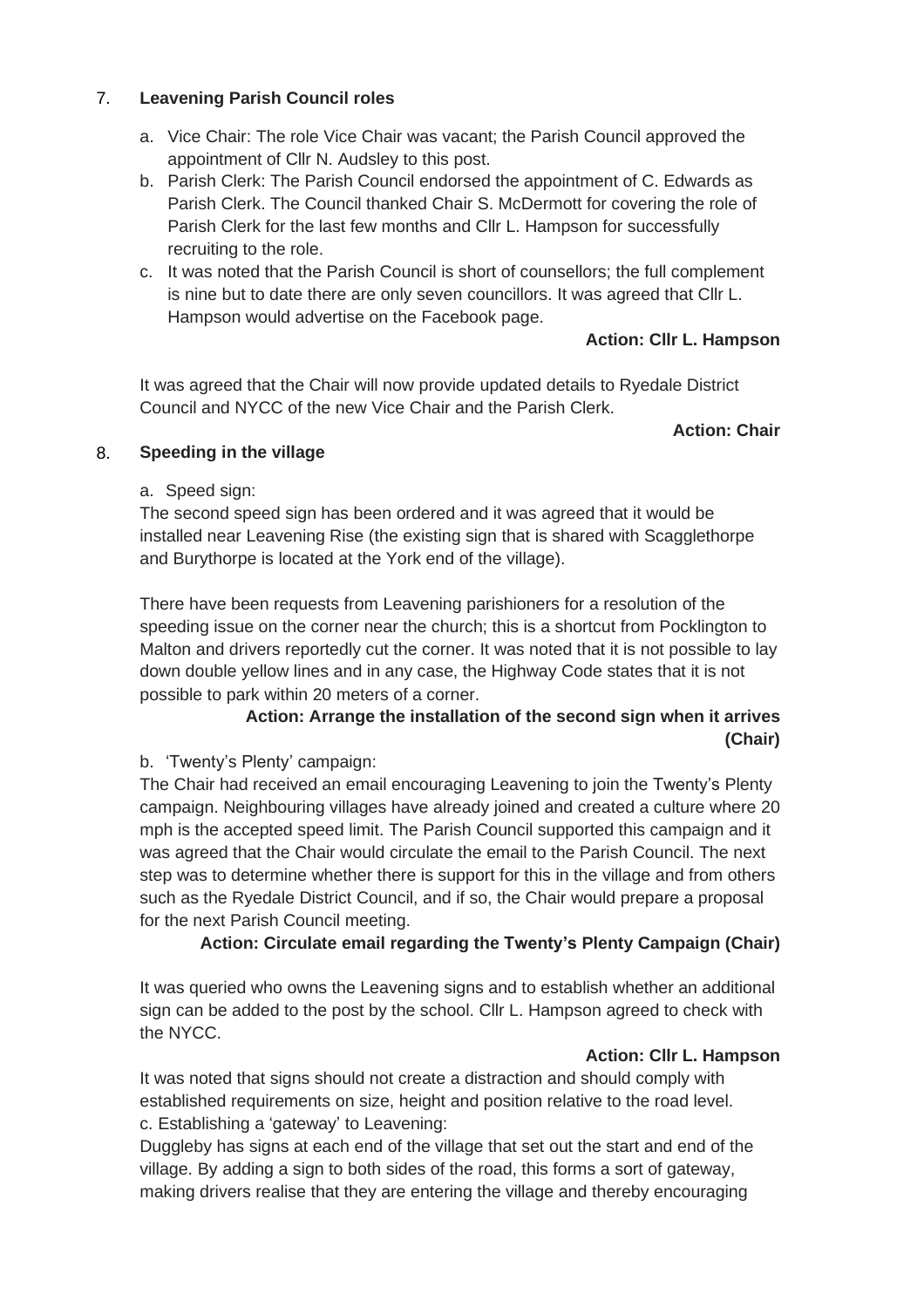them to reduce their speed. There is the potential for Leavening to adopt a similar arrangement.

d. News item:

It was agreed that a news item would be prepared to add to the Parish noticeboard and the website; this would set out the speeding issue that had arisen and the achievements of the Parish Council to date e.g. the collection of data and the installation of the speed sign(s). It was agreed that the Chair would send the data to Cllr J. Johnston so that the latter could review this.

## **Action: Chair and Cllr J. Johnston**

## 9. **18-month closure of the footpath from Leavening to Burythorpe**

The Parish Council noted that this was only a temporary measure that applies to vehicles. There is the potential for part or all of the path to close to walkers to enable the restoration and regrowth of the footpath, but at present, the path is only closed to vehicles.

It was noted that it is possible to submit a complaint to the North Yorkshire County Council (NYCC) if footpaths are obstructed or in poor condition.

#### 10. **Preston Hill Housing Development**

It was agreed to defer this to the next meeting.

#### 11. **Picnic site noticeboard**

This will be addressed once the outstanding £500 grant has arrived from Ryedale District Council.

#### 12. **Defibrillator**

The pads had been purchased and this matter has now been resolved for this year.

#### 13. **Parish Council Risk Assessments and Asset Registers**

A set of risk assessments had been created by Cllr P. Schofield; it is essential that the Parish Council review these annually. The responsibility for this will transfer to the Parish Clerk and the assessments will be brought to subsequent Parish Council meetings for review (one per meeting), ideally prior to the AGM.

### **Action: Parish Clerk**

The formal documents held by the Parish Council comprise:

- The Health and Safety Policy
- Fixed Asset Register
- Risk Register
- Total Asset Register for insurance purposes

Cllr P. Schofield will circulate these to the Parish Council.

#### **Action: Cllr P. Schofield**

It was clarified that there are two asset registers, comprising paper documents, which are covered by the insurance policy, at no extra charge. One register covers a list of fixed village assets, the other covers other items relevant to the Parish Council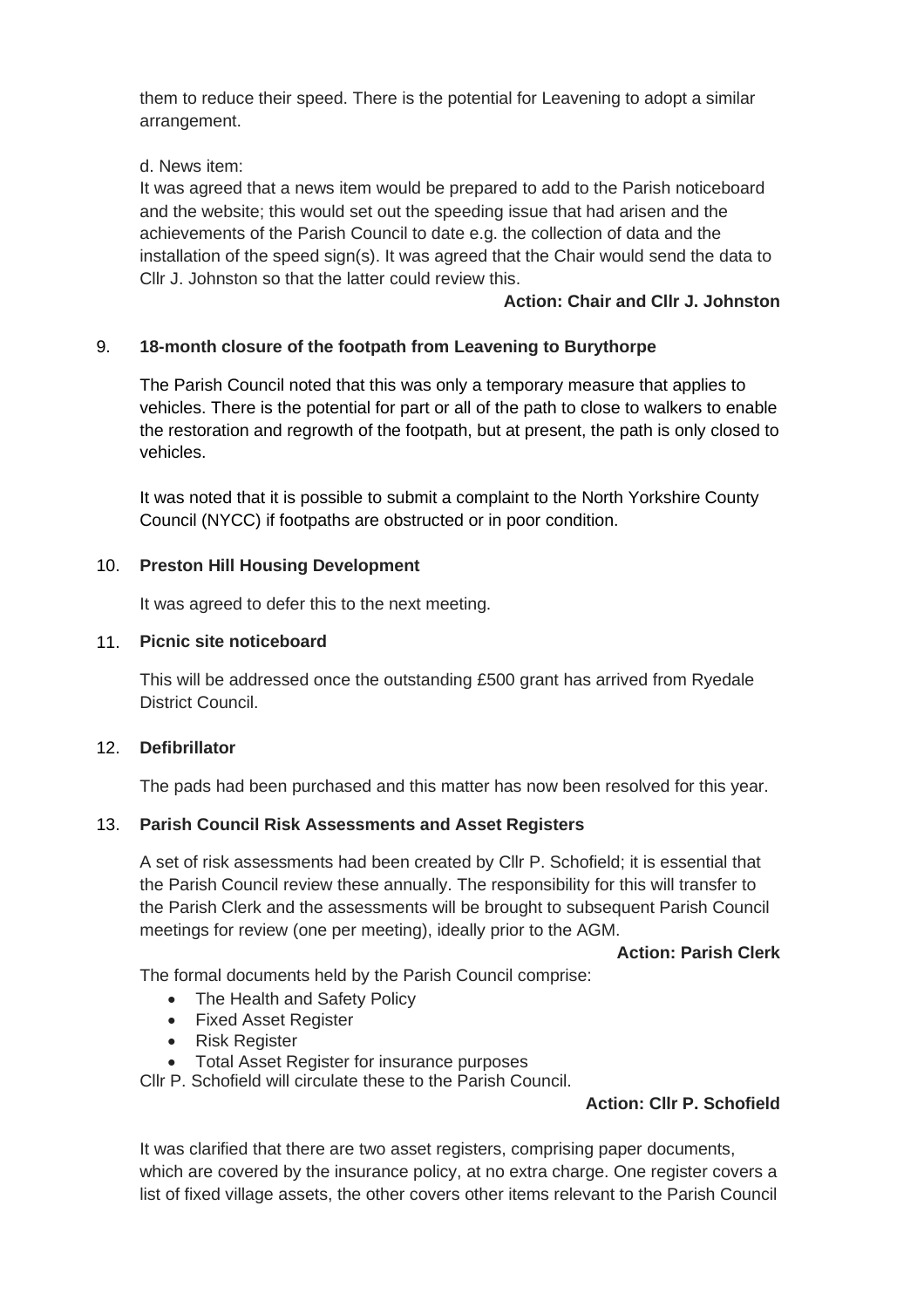and its related committees. It was agreed to add the speed signs to the list of fixed village assets.

## **Action: ??**

It was agreed that the Parish Clerk would compile an annual schedule, adding to this as the year progressed.

## **Action: Parish Clerk**

It was agreed that Parish Council documentation would be stored electronically and where possible, moved to the website. There are two exceptions:

- The burial records which are kept in two large hard-copy ledgers should remain in this format and be stored in the village vestry, a lockable room.
- Although new PAYE records will be stored electronically, there are old PAYE records, which are expected to be retained for 7 years.

## 14. **Questions to the Chairman**

There were no questions.

## 15. **Dates of Future Meetings**

It was agreed that dates for future meetings should be set up in advance and advertised on the Parish noticeboard. It was agreed that the meetings would be held on Mondays, starting at 7.00pm. The dates for 2022 are as follows:

- 10 January 2022
- 11 April 2022
- AGM in May (provisional). [It was subsequently confirmed that the AGM can be held on any suitable date in May, unless it is an Election year, in which case it has to be held within 14 days of the day on which the Councillors take office}.
- 11 July 2022
- 10 October 2022

## 16. **AOB**

a. Parish Council Noticeboard:

There are mandatory items to add to the Parish noticeboard. It was agreed that Cllr P. Schofield would circulate this list to the Parish Council for the next meeting.

#### **Action: Cllr P. Schofield**

It was noted that the Parish Council has a set of standing orders setting out what is required prior to and during the meetings. It was agreed that the agenda and minutes for each meeting would be added to the Parish noticeboard and the website.

## b. Burial Fees:

This item will be brought to the next meeting of the Parish Council, where the Chair will inform the council of the burial fees.

c. Address on the meeting template:

This will be amended so that the address of the current Parish Clerk replaces previous addresses.